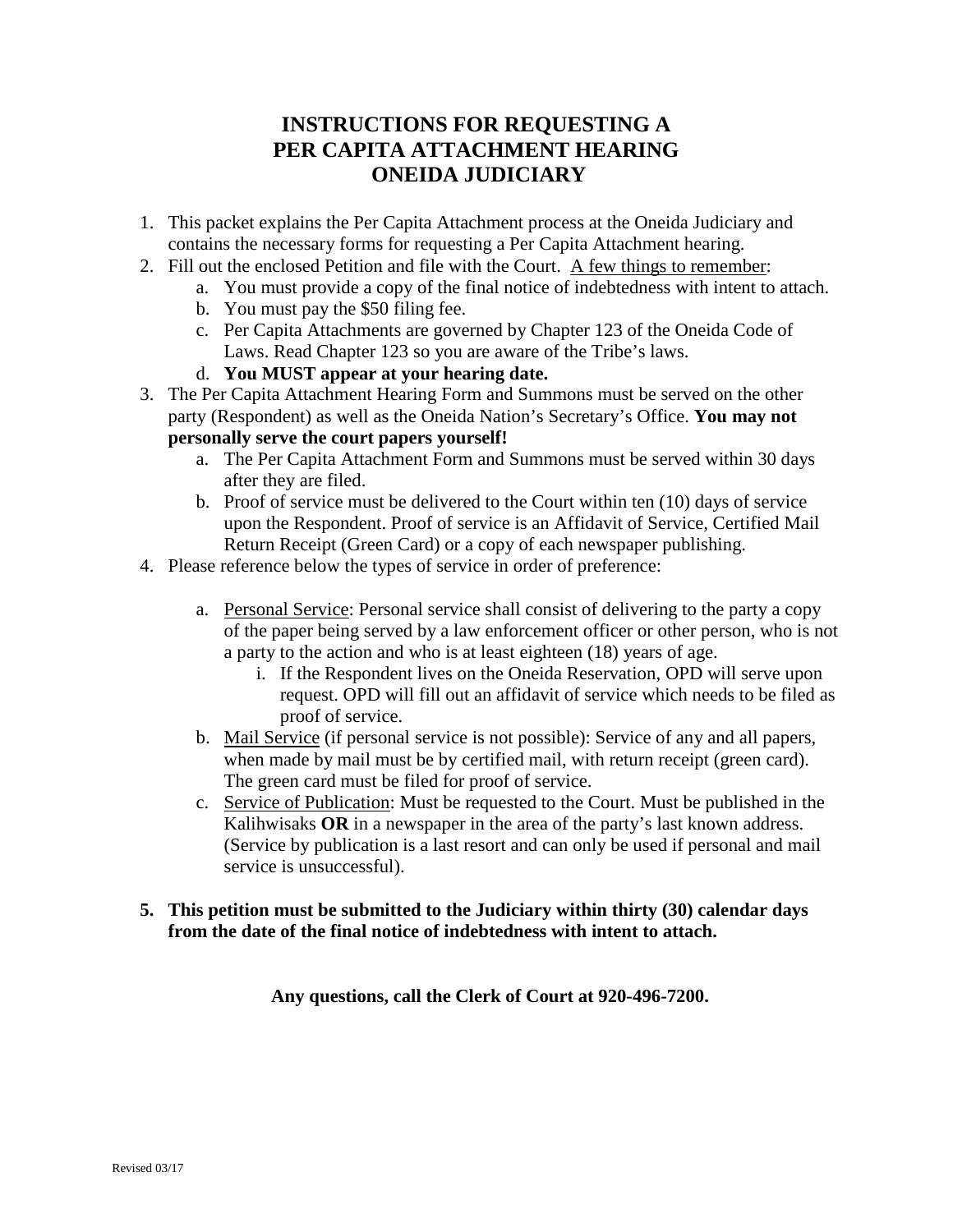### **ONEIDA JUDICIARY**

|                                                                                                                                          |                                |              | Case No.                          |             |                          |           |
|------------------------------------------------------------------------------------------------------------------------------------------|--------------------------------|--------------|-----------------------------------|-------------|--------------------------|-----------|
|                                                                                                                                          | <b>Petitioner/Debtor:</b>      |              |                                   |             |                          |           |
| Enter the name,<br>address and<br>daytime phone<br>number of the                                                                         | First name                     |              |                                   | Middle name |                          | Last name |
| petitioner/debtor<br>from the final<br>notice of<br>indebtedness.                                                                        | <b>Current Mailing Address</b> |              | Social Security Number            |             | <b>Enrollment Number</b> |           |
|                                                                                                                                          | City                           | <b>State</b> | Zip                               |             | Daytime Phone Number     |           |
|                                                                                                                                          | VS.                            |              |                                   |             |                          |           |
|                                                                                                                                          | <b>Respondent/Creditor:</b>    |              |                                   |             |                          |           |
| Enter the name,<br>address, and<br>daytime phone<br>number of the<br>respondent/creditor<br>from the final<br>notice of<br>indebtedness. | <b>Tribal Department</b>       |              | <b>Contact Person: First Name</b> |             |                          | Last name |
|                                                                                                                                          | <b>Current Mailing Address</b> |              |                                   |             |                          |           |
|                                                                                                                                          | City                           | State        | Zip                               |             | Daytime Phone Number     |           |
|                                                                                                                                          |                                |              |                                   |             |                          |           |

### **PETITION FOR PER CAPITA ATTACHMENT HEARING \_\_\_\_\_\_\_\_\_\_\_\_\_\_\_\_\_\_\_\_\_\_\_\_\_\_\_\_\_\_\_\_\_\_\_\_\_\_\_\_\_\_\_\_\_\_\_\_\_\_\_\_\_\_\_\_\_\_\_\_\_\_\_\_\_\_\_\_\_\_\_\_\_\_\_\_\_\_**

**\_\_\_\_\_\_\_\_\_\_\_\_\_\_\_\_\_\_\_\_\_\_\_\_\_\_\_\_\_\_\_\_\_\_\_\_\_\_\_\_\_\_\_\_\_\_\_\_\_\_\_\_\_\_\_\_\_\_\_\_\_\_\_\_\_\_\_\_\_\_\_\_\_\_\_\_\_\_**

Pursuant to Chapter 123 of the Oneida Code of Laws, the Petitioner/Debtor files this Petition for a Per Capita Attachment hearing and alleges as follows:

#### **I am the Petitioner/Debtor in this action**.

|                            | 1. Explain why you are contesting the validity of the debt: |
|----------------------------|-------------------------------------------------------------|
| Explain why<br>the debt is |                                                             |
| not yours<br>and/or why    |                                                             |
| you should<br>not have to  |                                                             |
| pay it.                    | <b>SEE ATTACHED.</b>                                        |

2. Included is a copy of the final notice of indebtedness with intent to attach.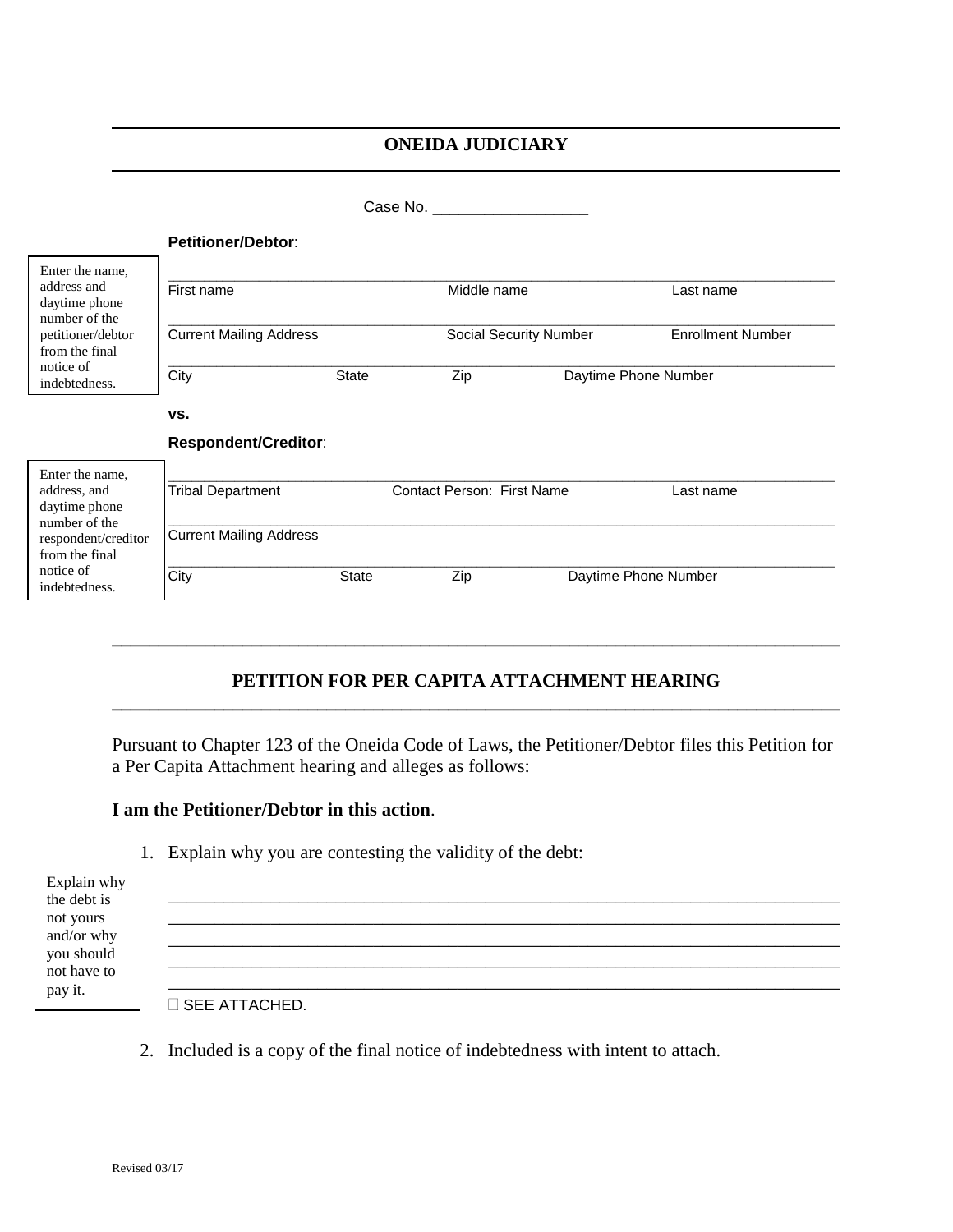- 3. Date of the final notice of indebtedness: \_\_\_\_\_\_\_\_\_\_\_\_\_\_\_\_\_\_\_\_\_\_\_\_\_\_\_\_\_\_\_\_.
- 4. Summary of amounts owed:

| Debt amount:       |         |
|--------------------|---------|
| <b>Filing Fee:</b> | \$50.00 |
| (If waived)        | (0.00)  |
| <b>TOTAL:</b>      |         |

Dated this \_\_\_\_\_ day of \_\_\_\_\_\_\_\_\_\_\_\_\_\_\_, 20 \_\_\_\_\_

BY: Petitioner or Petitioner's Attorney/Advocate

\_\_\_\_\_\_\_\_\_\_\_\_\_\_\_\_\_\_\_\_\_\_\_\_\_\_\_\_\_\_\_\_\_\_\_\_

\_\_\_\_\_\_\_\_\_\_\_\_\_\_\_\_\_\_\_\_\_\_\_\_\_\_\_\_\_\_\_\_\_

\_\_\_\_\_\_\_\_\_\_\_\_\_\_\_\_\_\_\_\_\_\_\_\_\_\_\_\_\_\_\_\_\_\_\_\_

**Signature**

**Printed**

**Phone #**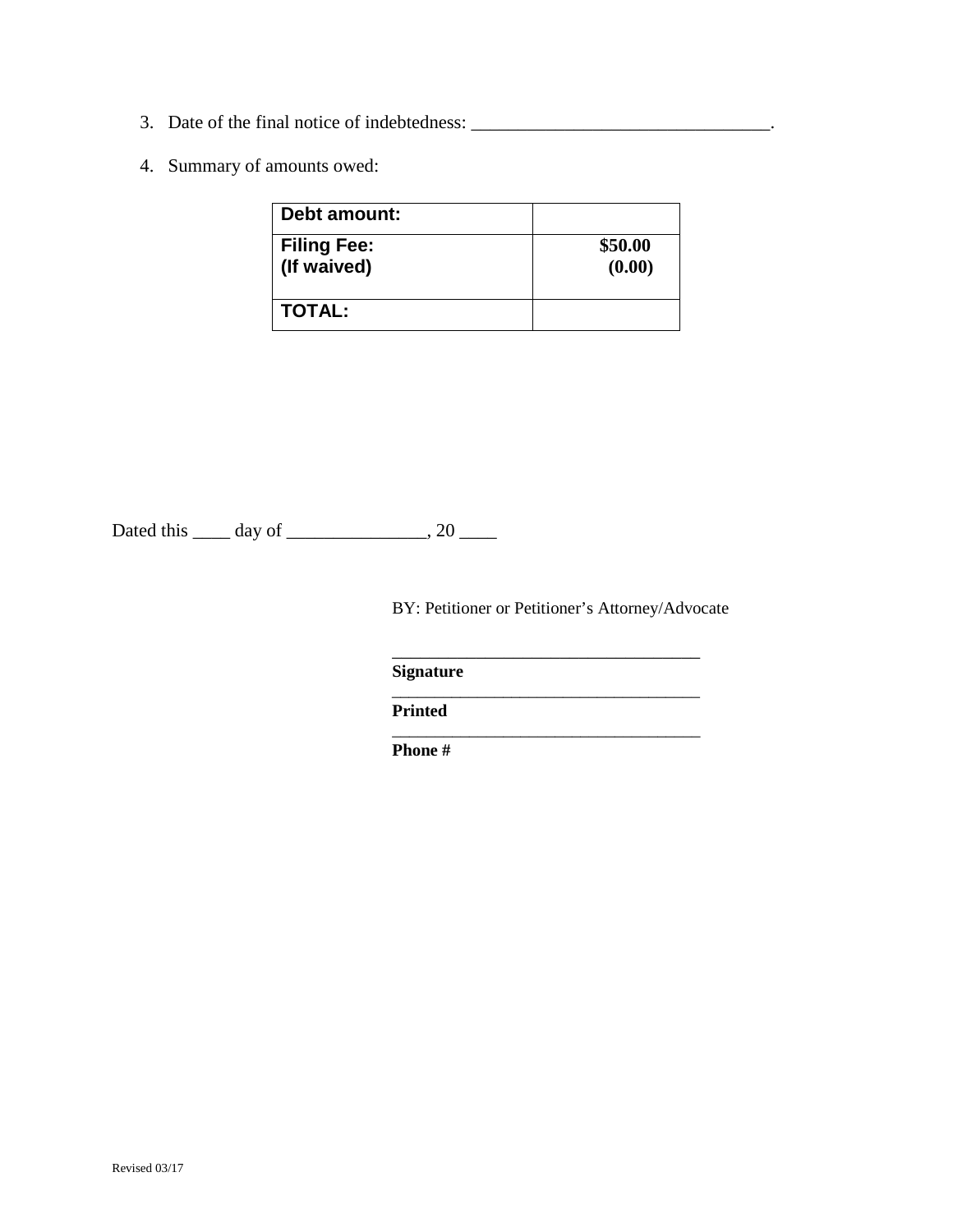#### **ONEIDA JUDICIARY \_\_\_\_\_\_\_\_\_\_\_\_\_\_\_\_\_\_\_\_\_\_\_\_\_\_\_\_\_\_\_\_\_\_\_\_\_\_\_\_\_\_\_\_\_\_\_\_\_\_\_\_\_\_\_\_\_\_\_\_\_\_\_\_\_\_\_\_\_\_\_\_\_\_\_\_\_\_\_\_\_\_\_\_\_**

**\_\_\_\_\_\_\_\_\_\_\_\_\_\_\_\_\_\_\_\_\_\_\_\_\_\_\_\_\_\_\_\_\_\_\_\_\_\_\_\_\_\_\_\_\_\_\_\_\_\_\_\_\_\_\_\_\_\_\_\_\_\_\_\_\_\_\_\_\_\_\_\_\_\_\_\_\_\_**

| <b>Petitioner(s)</b> | Case No:       |  |
|----------------------|----------------|--|
| v.                   |                |  |
| <b>Respondent(s)</b> |                |  |
|                      | <b>SUMMONS</b> |  |
|                      |                |  |

**To the person named above as Respondent:**

A Per Capita Attachment Complaint was filed and is attached to this summons.

**You are summoned to appear for hearing before the court on:**

| Date:                                               |  |
|-----------------------------------------------------|--|
| Time:                                               |  |
| Location: 2630 W. Mason Street, Green Bay, WI 54303 |  |
|                                                     |  |

A failure to appear and defend may result in a default judgment against the Respondent for the relief demanded in the Complaint.

#### **BY THE CLERK:**

**\_\_\_\_\_\_\_\_\_\_\_\_\_\_\_\_\_\_\_\_\_\_\_\_\_\_\_\_\_\_**

\_\_\_\_\_\_\_\_\_\_\_\_\_\_\_\_\_\_\_\_\_\_\_\_\_\_\_\_\_\_

Signature (Clerk)

Date

\_\_\_\_\_\_\_\_\_\_\_\_\_\_\_\_\_\_\_\_\_\_\_\_\_\_\_\_\_\_\_\_\_\_\_\_\_\_\_\_\_\_\_\_\_ Signature (Petitioner or Petitioner's Attorney/Advocate)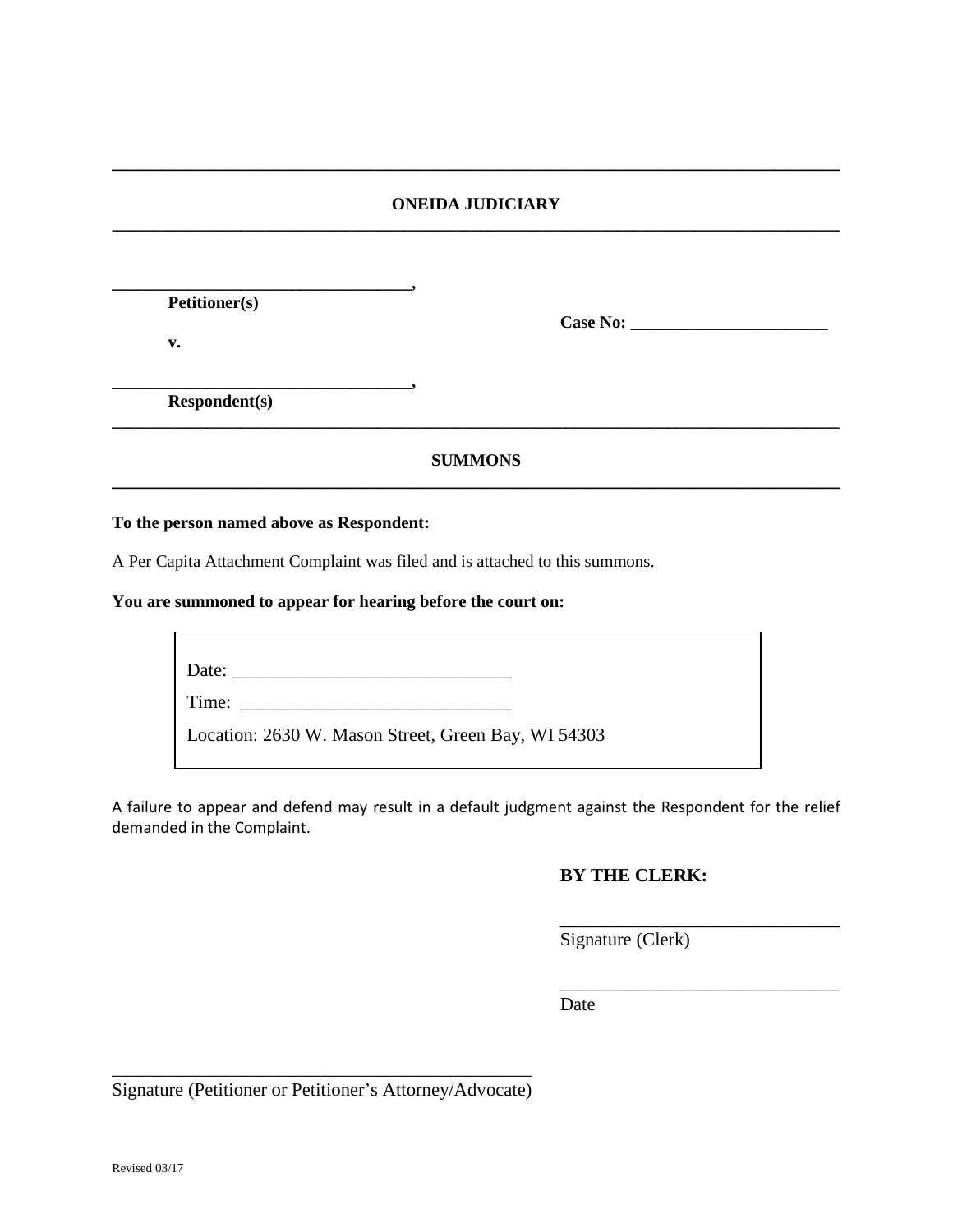# **AFFIDAVIT OF SERVICE**

|                                                                                  | Case No. ______________ |      |
|----------------------------------------------------------------------------------|-------------------------|------|
|                                                                                  |                         |      |
| <b>Petitioner</b>                                                                |                         |      |
| v.                                                                               |                         |      |
| Respondent                                                                       |                         |      |
|                                                                                  |                         |      |
|                                                                                  |                         | Date |
| the Per Capita Attachment Hearing Request on the ONEIDA NATION'S SECRETARY'S     |                         |      |
| OFFICE.                                                                          |                         |      |
| Date:                                                                            |                         |      |
| Time:                                                                            |                         |      |
| Location:                                                                        |                         |      |
| To the best of my knowledge, ________________________________, is present in the |                         |      |
| community and is not a member of the armed forces.                               |                         |      |
| I swear the foregoing is true and correct.                                       |                         |      |
| Dated this ______ day of _______________, 20____.                                |                         |      |
| <b>Signature of Person serving other party</b>                                   |                         |      |